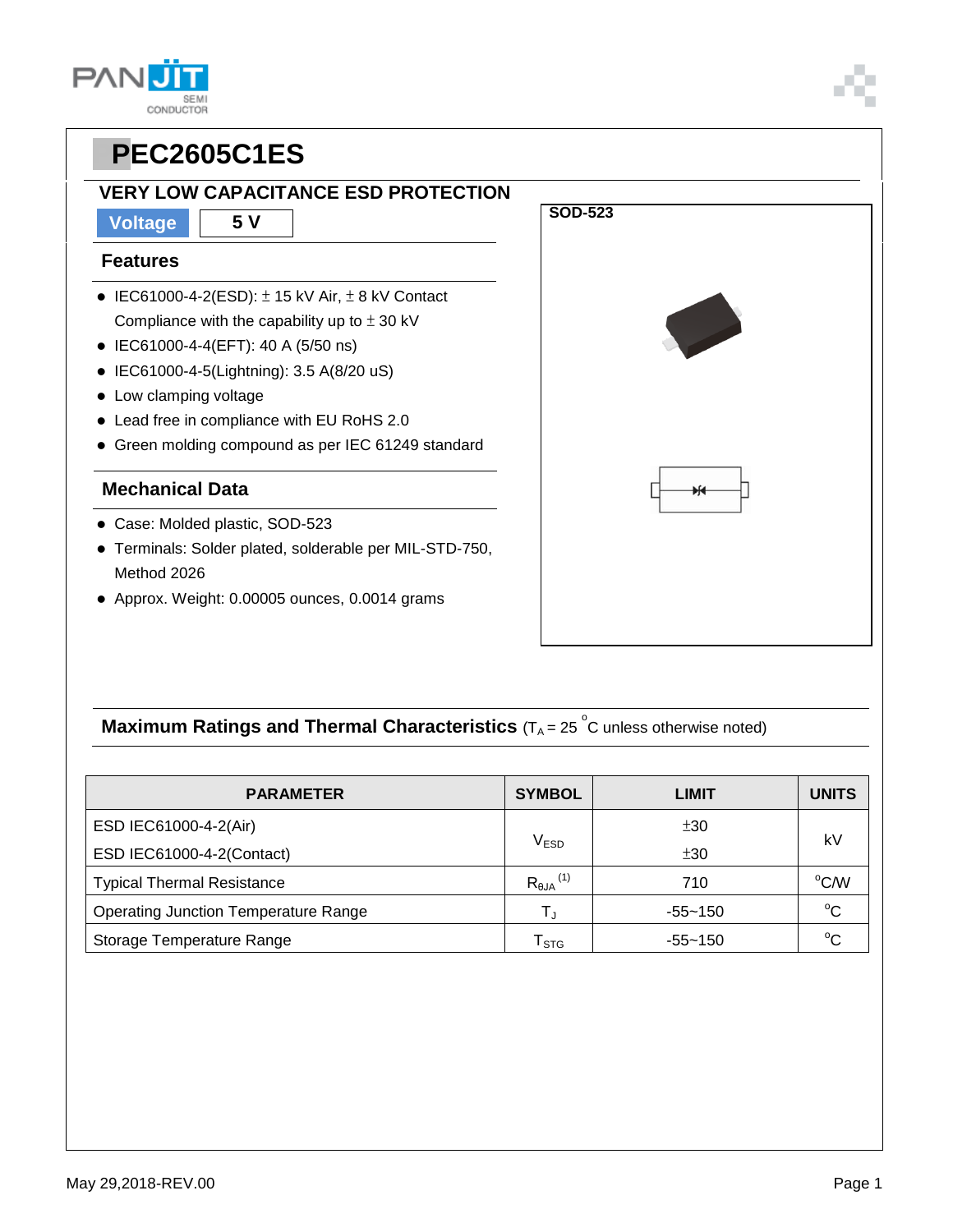



## **Electrical Characteristics**  $(T_A = 25 \degree C$  unless otherwise noted)

| <b>PARAMETER</b>               | <b>SYMBOL</b>            | <b>TEST CONDITION</b>             | MIN. | TYP. | MAX. | <b>UNITS</b> |
|--------------------------------|--------------------------|-----------------------------------|------|------|------|--------------|
| Reverse Stand-Off Voltage      | $V_{RWM}$ <sup>(2)</sup> |                                   |      |      | 5    | V            |
| Snap-Break Voltage             | $V_{SB}$                 | $I_{SR}$ = 50 mA                  | 5    |      | 8    | V            |
| Reverse leakage current        | l <sub>R</sub>           | $V_R = 5 V$                       |      |      | 0.1  | uA           |
| <b>Clamping Voltage</b>        | $V_{CL}$                 | $I_{PP} = 1 A$ , $t_P = 8/20$ us  |      |      | 9    | $\vee$       |
|                                |                          | $I_{PP}$ = 3.5 A, $t_P$ = 8/20 us |      |      | 12.5 |              |
| <b>Clamping Voltage TLP</b>    |                          | $I_{PP} = 8 A$ , $t_P = 100$ ns   |      | 10   | ٠    | $\vee$       |
|                                | $V_{CL}$ (3)             | $I_{PP}$ = 16 A, $t_P$ = 100 ns   |      | 12   |      |              |
| <b>Dynamic Resistance</b>      | $R_{DYN}$                | $t_P = 100$ ns                    |      | 0.25 | ۰    | $\Omega$     |
| Off State Junction Capacitance | $C_{J}$                  | $0$ Vdc Bias $f = 1$ MHz          |      |      | 6    | pF           |

NOTES:

1. Mounted on a FR4 PCB, Single-sided copper, mini pad.

2. A transient suppressor is selected according to the working peak reverse voltage( $V_{RWM}$ ), which should be equal to or greater than the DC or continuous peak operation voltage level.

3. Testing using Transmission Line Pulse (TLP) conditions:  $Z0 = 50 \Omega$ , t<sub>P</sub> = 100 ns.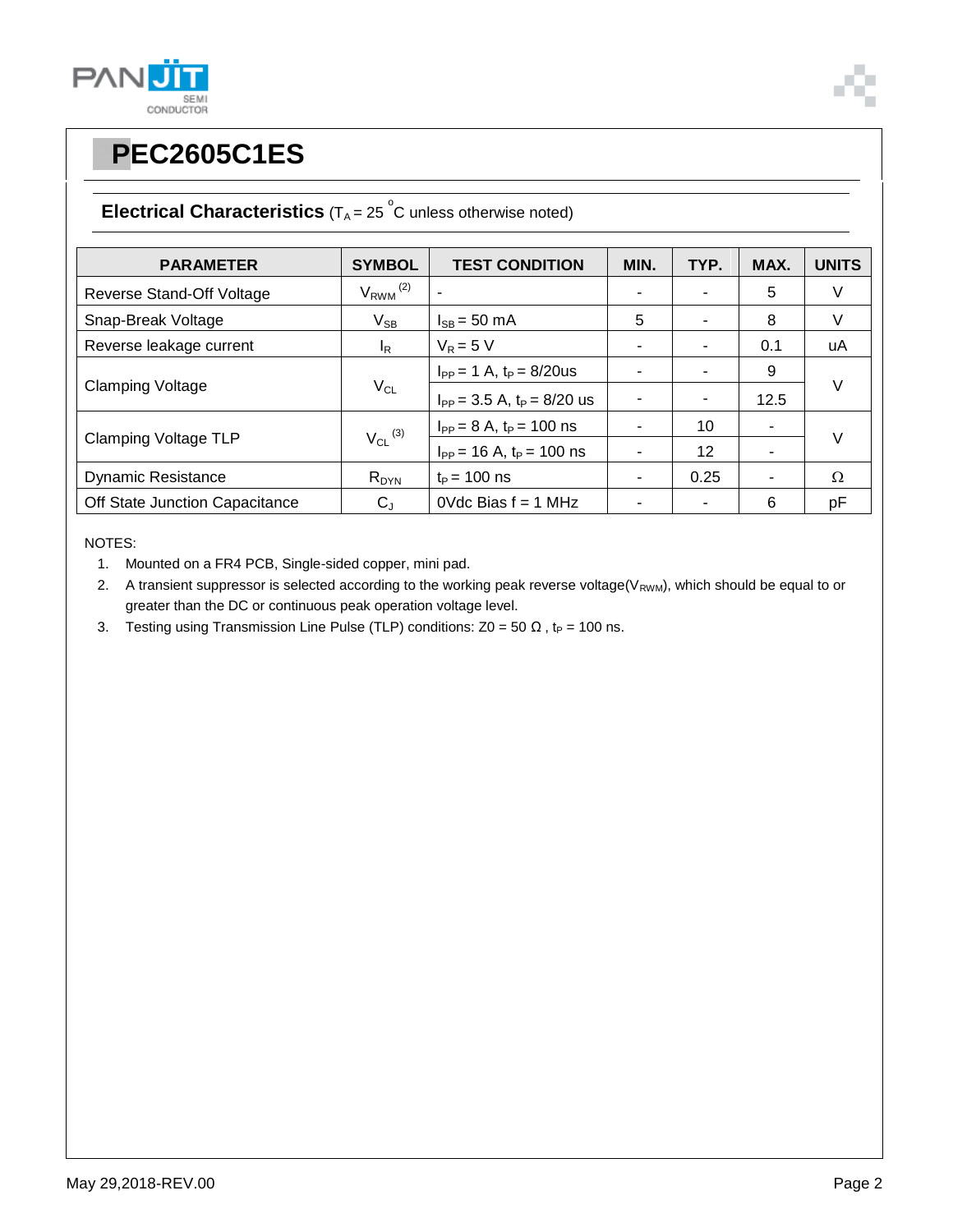

# **PPEC2605C1ES**

**TYPICAL CHARACTERISTIC CURVES**

9

 $t_{\rm P} = 8/20 \text{ us}$ 

12



50 % of I<sub>PP</sub> @ 20 us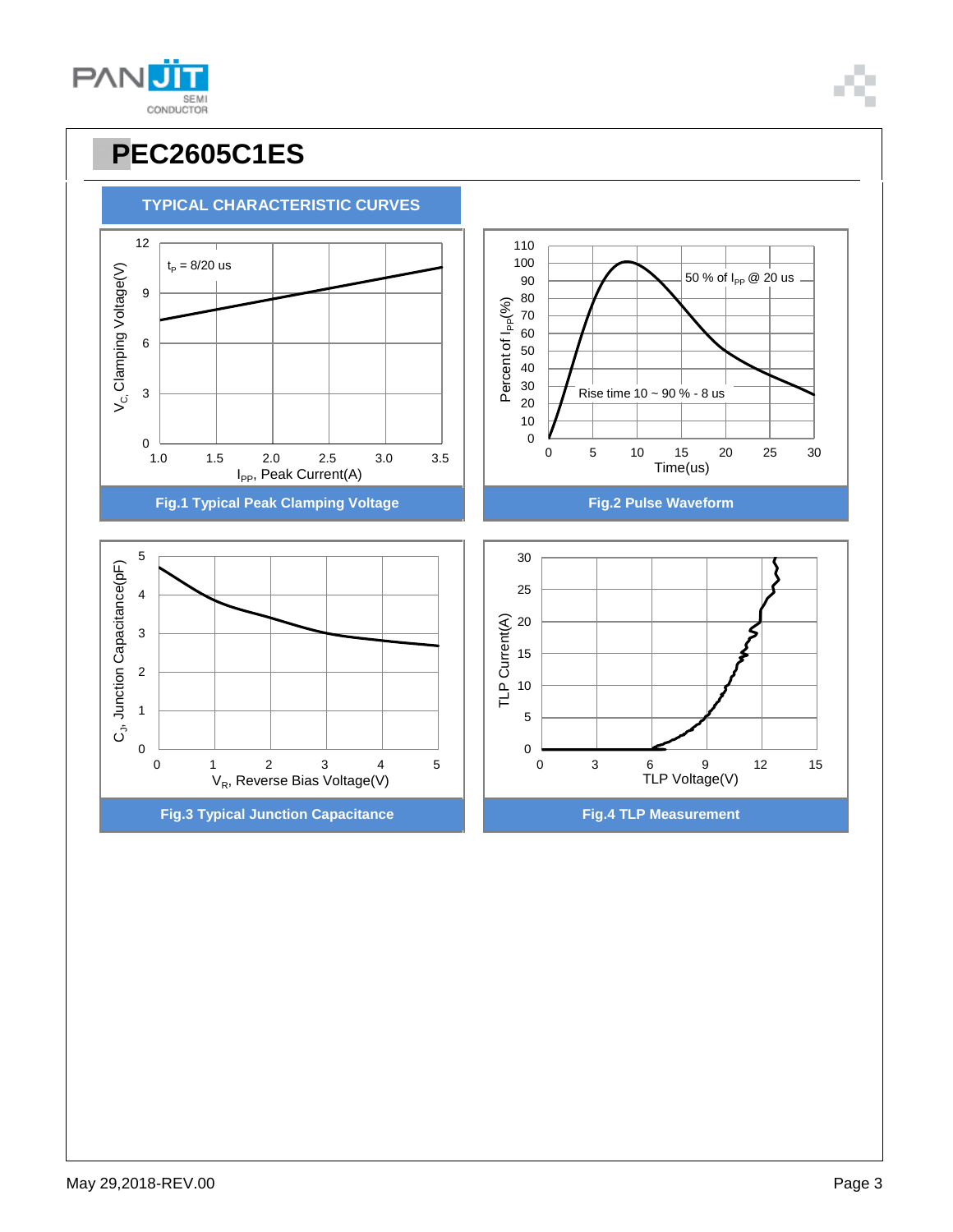



### **Part No Packing Code Version**

| <b>Part No Packing Code</b> | Package Type | <b>Packing Type</b> | <b>Marking</b> | <b>Version</b> |
|-----------------------------|--------------|---------------------|----------------|----------------|
| PEC2605C1ES R1 00001        | SOD-523      | $5K/7"$ Reel        | 2S             | Halogen Free   |

### **Packaging Information & Mounting Pad Layout**